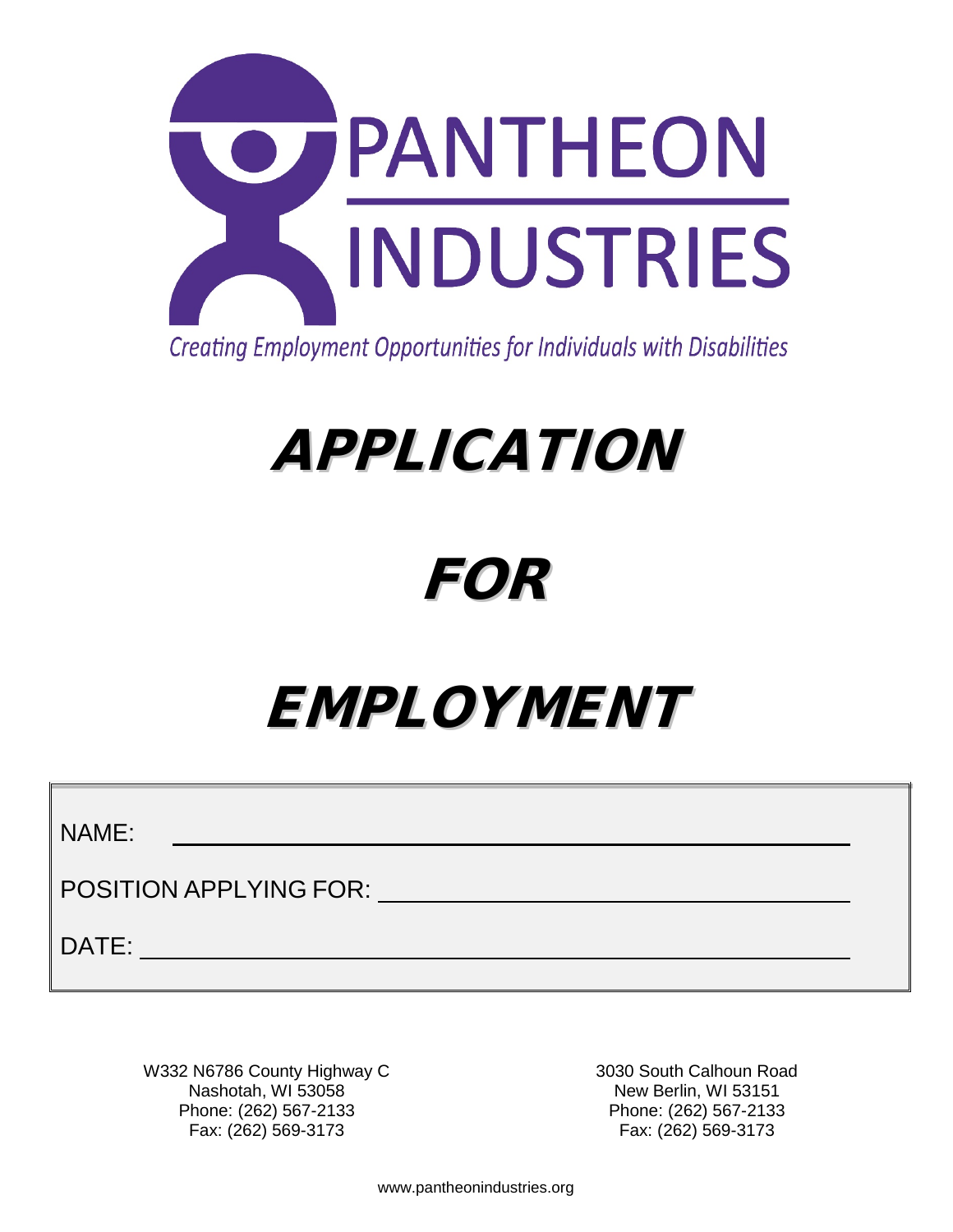| <b>APPLICATION</b><br><b>FOR</b><br><b>EMPLOYMENT</b><br>Position Applying For: ____________<br>Available to Start Work: 2000         | <b>PANTHEON</b><br><b>INDUSTRIES, INC.</b><br>W332 N6786 COUNTY HIGHWAY C<br>law.<br>NASHOTAH, WI 53058<br>(262) 567-2311 |                                                                         |                       | Qualified applicants receive equal<br>consideration. No question is asked for<br>the purpose of excluding any applicant<br>due to race, creed, color, national<br>origin, religion, age, sex, handicap,<br>disability, veteran status, marital status,<br>or any other characteristic protected by<br><b>PASSING A DRUG SCREEN</b><br><b>REQUIRED AS A CONDITION OF</b><br><b>EMPLOYMENT.</b> |                                      |  |
|---------------------------------------------------------------------------------------------------------------------------------------|---------------------------------------------------------------------------------------------------------------------------|-------------------------------------------------------------------------|-----------------------|-----------------------------------------------------------------------------------------------------------------------------------------------------------------------------------------------------------------------------------------------------------------------------------------------------------------------------------------------------------------------------------------------|--------------------------------------|--|
| Name: (Last)                                                                                                                          |                                                                                                                           | (First)                                                                 |                       |                                                                                                                                                                                                                                                                                                                                                                                               | (Middle Initial)                     |  |
| <b>Street Address:</b>                                                                                                                |                                                                                                                           |                                                                         |                       |                                                                                                                                                                                                                                                                                                                                                                                               |                                      |  |
| City:                                                                                                                                 |                                                                                                                           | <b>State</b>                                                            | <b>Zip Code</b>       |                                                                                                                                                                                                                                                                                                                                                                                               |                                      |  |
| Telephone: ()                                                                                                                         | Daytime Telephone? (                                                                                                      | $\lambda$                                                               |                       |                                                                                                                                                                                                                                                                                                                                                                                               |                                      |  |
| Any days or times unavailable<br>I wish to be considered for: □Full-time □Part-time □Temporary<br>□1st Shift □ 2nd Shift<br>for work? |                                                                                                                           |                                                                         |                       |                                                                                                                                                                                                                                                                                                                                                                                               |                                      |  |
| What source led you to make application with us?                                                                                      |                                                                                                                           |                                                                         |                       |                                                                                                                                                                                                                                                                                                                                                                                               |                                      |  |
|                                                                                                                                       |                                                                                                                           | <b>EMPLOYMENT HISTORY (List present or most recent employer first.)</b> |                       |                                                                                                                                                                                                                                                                                                                                                                                               |                                      |  |
| Employer:                                                                                                                             | Employed from:                                                                                                            | Job Title:                                                              | Starting<br>Wage:     |                                                                                                                                                                                                                                                                                                                                                                                               | $\Box$ Full-time<br>$\Box$ Part-time |  |
| Address/City:                                                                                                                         | (mo/yr)                                                                                                                   | Duties:                                                                 |                       |                                                                                                                                                                                                                                                                                                                                                                                               | hrs/week                             |  |
| Supervisor:                                                                                                                           | To:<br>(mo/yr)                                                                                                            |                                                                         | Present/Last<br>Wage: |                                                                                                                                                                                                                                                                                                                                                                                               | Reason for<br>Leaving:               |  |
| Phone $#$ :                                                                                                                           |                                                                                                                           |                                                                         |                       |                                                                                                                                                                                                                                                                                                                                                                                               |                                      |  |
| Employer:                                                                                                                             | Employed from:                                                                                                            | Job Title:                                                              | Starting<br>Wage:     |                                                                                                                                                                                                                                                                                                                                                                                               | $\Box$ Full-time<br>$\Box$ Part-time |  |
| Address/City:                                                                                                                         | (mo/yr)                                                                                                                   | Duties:                                                                 |                       |                                                                                                                                                                                                                                                                                                                                                                                               | hrs/week                             |  |
| Supervisor:                                                                                                                           | To:<br>(mo/yr)                                                                                                            |                                                                         | Present/Last<br>Wage: |                                                                                                                                                                                                                                                                                                                                                                                               | Reason for<br>Leaving:               |  |
| $Dh$ nna $H$                                                                                                                          |                                                                                                                           |                                                                         |                       |                                                                                                                                                                                                                                                                                                                                                                                               |                                      |  |

| Supervisor:   | (mo/yr)        |            | Present/Last<br>Wage: | Reason for<br>Leaving:                |
|---------------|----------------|------------|-----------------------|---------------------------------------|
| Phone #:      |                |            |                       |                                       |
| Employer:     | Employed from: | Job Title: | Starting<br>Wage:     | $\Box$ Full-time<br>$\Box$ Part-time  |
| Address/City: | (mo/yr)<br>To: | Duties:    |                       | hrs/week                              |
| Supervisor:   | (mo/yr)        |            | Present/Last<br>Wage: | Reason for<br>Leaving:                |
| Phone #:      |                |            |                       |                                       |
| Employer:     | Employed from: | Job Title: | Starting<br>Wage:     | <b>TFull-time</b><br>$\Box$ Part-time |
| Address/City: | (mo/yr)<br>To: | Duties:    |                       | hrs/week                              |
| Supervisor:   | (mo/yr)        |            | Present/Last<br>Wage: | Reason for<br>Leaving:                |
| Phone #:      |                |            |                       |                                       |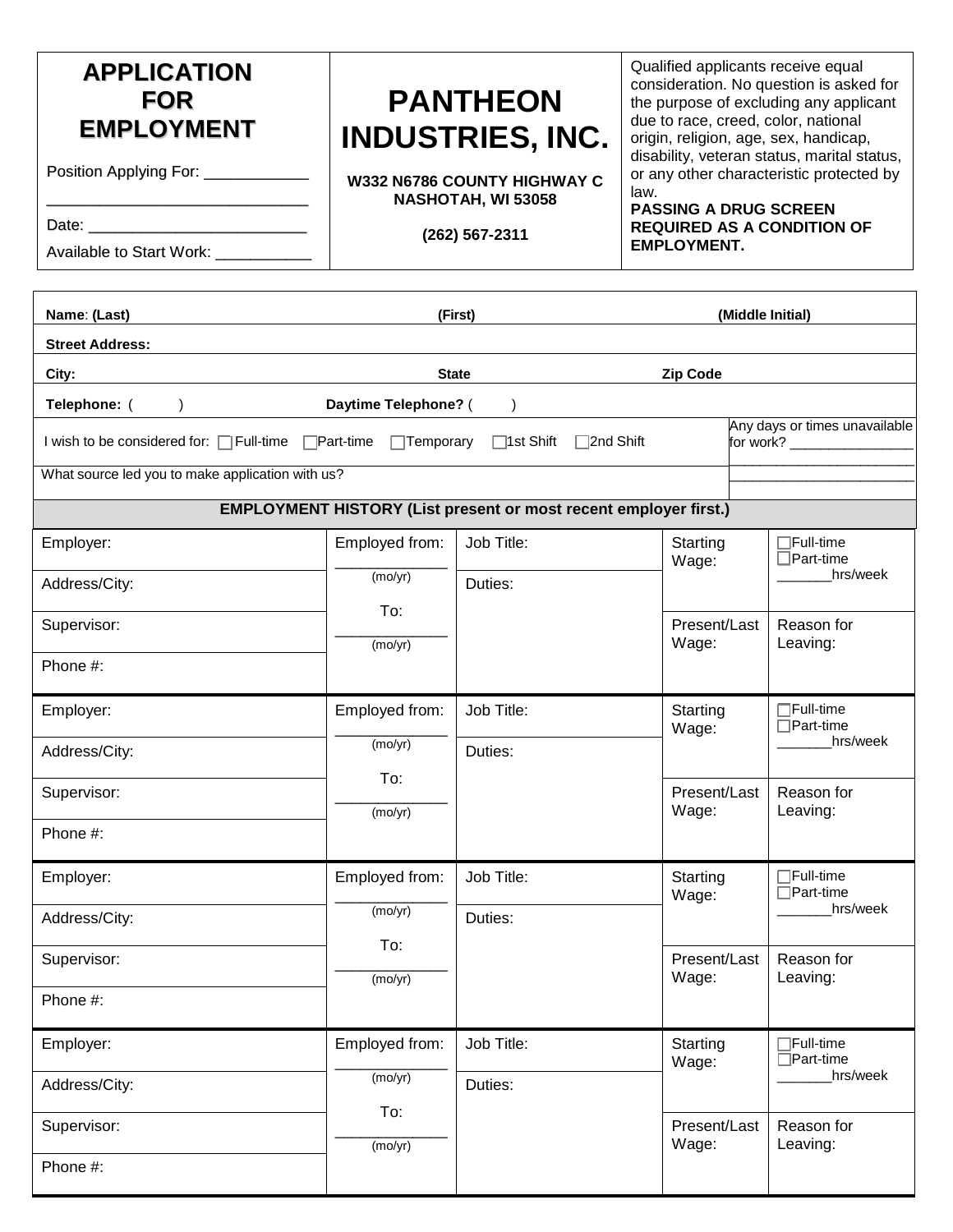| <b>EDUCATION HISTORY / MILITARY SERVICE</b>                                                                                                                                                                                                                            |                                                                                                                                                                                                        |                                                                                                                                                                                                                                                                                                                                                                                                                                                                                                                                                 |                                                                               |  |  |  |
|------------------------------------------------------------------------------------------------------------------------------------------------------------------------------------------------------------------------------------------------------------------------|--------------------------------------------------------------------------------------------------------------------------------------------------------------------------------------------------------|-------------------------------------------------------------------------------------------------------------------------------------------------------------------------------------------------------------------------------------------------------------------------------------------------------------------------------------------------------------------------------------------------------------------------------------------------------------------------------------------------------------------------------------------------|-------------------------------------------------------------------------------|--|--|--|
| <b>Name and Location of</b><br><b>School</b>                                                                                                                                                                                                                           | <b>Circle Last Year</b><br><b>Completed</b>                                                                                                                                                            | <b>Major Course of Study</b>                                                                                                                                                                                                                                                                                                                                                                                                                                                                                                                    | <b>Please Check Appropriate</b><br><b>Box</b>                                 |  |  |  |
| High School:                                                                                                                                                                                                                                                           | 7 8 9 10 11 12<br>0000000                                                                                                                                                                              | Not Applicable                                                                                                                                                                                                                                                                                                                                                                                                                                                                                                                                  | ]Diploma □GED<br>$\Box$ Not completed<br>Currently enrolled in<br>GED program |  |  |  |
| College:                                                                                                                                                                                                                                                               | 1 2 3 4 more<br>0000<br>$\bigcirc$                                                                                                                                                                     |                                                                                                                                                                                                                                                                                                                                                                                                                                                                                                                                                 | $\Box$ Degree                                                                 |  |  |  |
| <b>Business/Vocation School:</b>                                                                                                                                                                                                                                       | Number of Months<br>Attended                                                                                                                                                                           |                                                                                                                                                                                                                                                                                                                                                                                                                                                                                                                                                 | $\Box$ Diploma<br>Degree<br>0<br>Certificate<br>п                             |  |  |  |
| Military Service in US.<br>Armed Forces:                                                                                                                                                                                                                               | Length of Service:                                                                                                                                                                                     | Skills Acquired:                                                                                                                                                                                                                                                                                                                                                                                                                                                                                                                                |                                                                               |  |  |  |
|                                                                                                                                                                                                                                                                        |                                                                                                                                                                                                        | <b>PERSONAL INFORMATION</b>                                                                                                                                                                                                                                                                                                                                                                                                                                                                                                                     |                                                                               |  |  |  |
| Are you legally authorized to work in the U.S.?<br>Are you at least 18 years of age?<br>misdemeanor or a felony conviction:<br>If yes, please explain:<br>Have you lived in another state since age 18?<br>$\Box$ No $\Box$ Yes (please list with dates of residency): | $\Box$ Yes $\Box$ No<br>$\Box Y$ es $\Box$ No<br>Have you ever been convicted of any crime, including a<br>$\Box$ Yes $\Box$ No<br>Do you have job related skills? □Not Applicable □Yes (please list): | YOU MAY BE REQUIRED TO FURNISH DOCUMENTS TO<br><b>VERIFY YOURELIGIBILITY FOR EMPLOYMENT IN</b><br><b>ACCORDANCE WITH THE IMMIGRATION REFORM AND</b><br><b>CONTROL ACT AND YOUR EMPLOYMENT IS</b><br><b>CONTIGENT UPON FURNISHING SUCH DOCUMENTS.</b><br>A CONVICTION DOES NOT AUTOMATICALLY BAR YOU<br>FROM EMPLOYMENT. HOWEVER, FALSIFICATION OF<br>YOUR APPLICATION IS CONSIDERED REASON TO<br>PREVENT OR TERMINATE YOUR EMPLOYMENT.<br><b>OUT-OF-STATE CRIMINAL BACKGROUND CHECKS</b><br><b>MAY REQUIRE COMPLETION OF FINGERPRINT CARDS.</b> |                                                                               |  |  |  |
|                                                                                                                                                                                                                                                                        |                                                                                                                                                                                                        | <b>REFERENCES</b>                                                                                                                                                                                                                                                                                                                                                                                                                                                                                                                               |                                                                               |  |  |  |
| <b>NAME:</b>                                                                                                                                                                                                                                                           |                                                                                                                                                                                                        | (May include co-workers, supervisors, friends, neighbors. Please include at least one family member)                                                                                                                                                                                                                                                                                                                                                                                                                                            |                                                                               |  |  |  |
|                                                                                                                                                                                                                                                                        |                                                                                                                                                                                                        |                                                                                                                                                                                                                                                                                                                                                                                                                                                                                                                                                 |                                                                               |  |  |  |
| <b>OCCUPATION:</b>                                                                                                                                                                                                                                                     |                                                                                                                                                                                                        |                                                                                                                                                                                                                                                                                                                                                                                                                                                                                                                                                 |                                                                               |  |  |  |
| <b>STREET ADDRESS:</b>                                                                                                                                                                                                                                                 |                                                                                                                                                                                                        |                                                                                                                                                                                                                                                                                                                                                                                                                                                                                                                                                 |                                                                               |  |  |  |
| CITY, STATE, ZIP:                                                                                                                                                                                                                                                      |                                                                                                                                                                                                        |                                                                                                                                                                                                                                                                                                                                                                                                                                                                                                                                                 |                                                                               |  |  |  |
| <b>TELEPHONE:</b>                                                                                                                                                                                                                                                      |                                                                                                                                                                                                        |                                                                                                                                                                                                                                                                                                                                                                                                                                                                                                                                                 |                                                                               |  |  |  |

I certify that the answers given by me to the foregoing questions and statements are true and correct without consequential omissions of any kind. I agree that the company shall not be held liable in any respect if my employment is terminated because of false statements, answers or omissions made by me in this application. I understand that any misleading or incorrect statements may render this application void, and if employed, may be cause for termination. I understand that a medical examination based on the requirements of the position for which I am being considered may be required, and drug testing may be included as part of the regular pre-employment physical exam.

I also authorize the organizations, schools or persons named above to give any information requested regarding my employment, character and qualifications. I hereby release said organizations, schools or persons from all liability for any damage for issuing this information. In consideration of my employment, I agree to conform to the rules and regulations of this organization. My employment and compensation can be terminated with or without cause, and with or without notice, at any time, at the option of either my employer or myself.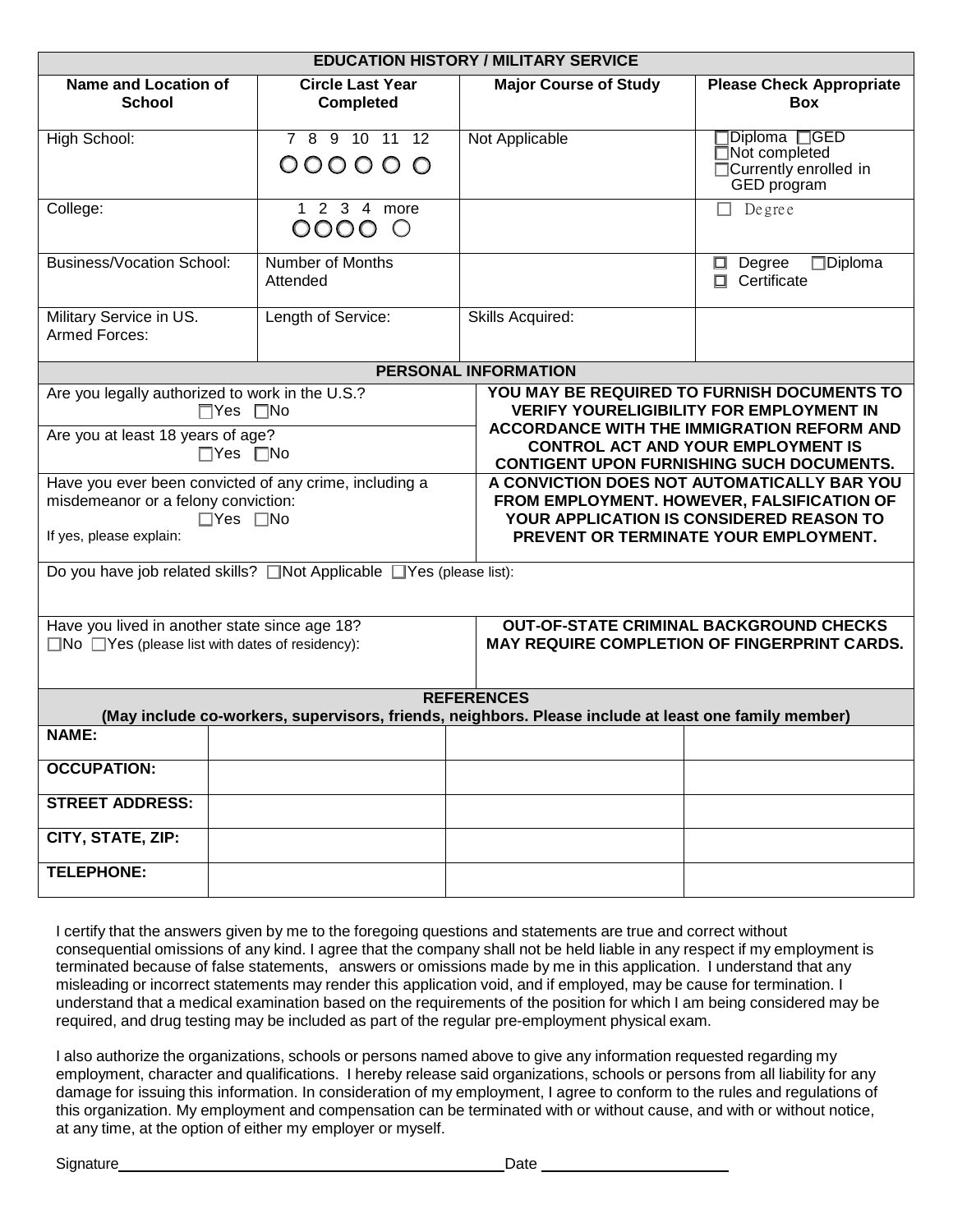### **Pantheon Industries, Inc.**

### AUTHORIZATION AND RELEASE

All information provided by me in support of my application for employment is true and correct to the best of my knowledge. I understand that misrepresentations or omissions may be cause for rejection or may be cause for subsequent dismissal if I am hired.

I voluntarily and knowingly authorize any former employer, person, firm, corporation, school or government agency, its officers, employees and agents to release any and all information concerning my former employment or background to Pantheon Industries, Inc. as a prospective employer or, if hired, as an employer, its officers, employees and agents. I understand that the employment information may include, but is not limited to, performance evaluations and reports, job descriptions, disciplinary reports, letters of reprimand, opinions regarding my suitability for employment, driving record information and criminal records. If hired, this authorization is valid throughout the period of my employment with Pantheon Industries, Inc.

I voluntarily and knowingly, fully release and discharge, absolve, indemnify and hold harmless such former employer, person, firm, corporation, school or government agency, its officers, employees and agents from any and all claims, liability, demands, causes of action, damages, or costs, including attorneys' fees, present or future, whether known or unknown, anticipated or unanticipated, arising from or incident to the disclosure or release of any information or opinions concerning my employment pursuant to this authorization, except for the malicious and willful disclosure of derogatory facts preventing me from obtaining employment which the officer, employee or agent disclosing such facts knows are untrue.

| May we contact your current employer or reference associated with your current employer? $\square$ Yes $\square$ No |  |
|---------------------------------------------------------------------------------------------------------------------|--|
| Comments:                                                                                                           |  |

In accordance with the provisions of Section 604 and Section 607 of the Fair Credit Reporting Act (Public Law #91-508) and Section 2724 of the Federal Driver Privacy Protection Act (Public Law #103-322), Pantheon Industries, Inc. and its representatives hereby certify that the information requested below will be used for a "permissible purpose" as defined in the Acts, and that the information received will be used for no other purpose.

1. Pantheon Industries, Inc. and its representatives further certify that if the applicant named below is denied or loses employment based upon the information received, Pantheon Industries, Inc. will identify the source of the report in accordance with Section 615(a) of the Fair Credit Reporting Act.

I understand that driving may be an essential function of a position for which I am applying. Therefore, updated driver record checks may be required. I authorize and release the use of my driver's license information to obtain my driving abstract and/or enroll my license number in the state Employer Notification Program. This authorization shall remain in effect throughout my course of employment with Pantheon Industries, Inc., should I be offered a position. I further understand that updated criminal background checks may be required for my position. I authorize and release the use of my personal information as needed to perform a background check. This authorization shall remain in effect throughout the course of my employment with the company, should I be offered a position. For reference, driving and criminal background checking purposes only, we require the following information:

|            | _(Middle)_________________(Last) ____________________________ |  |
|------------|---------------------------------------------------------------|--|
|            |                                                               |  |
|            |                                                               |  |
|            |                                                               |  |
| Signature: | Date:                                                         |  |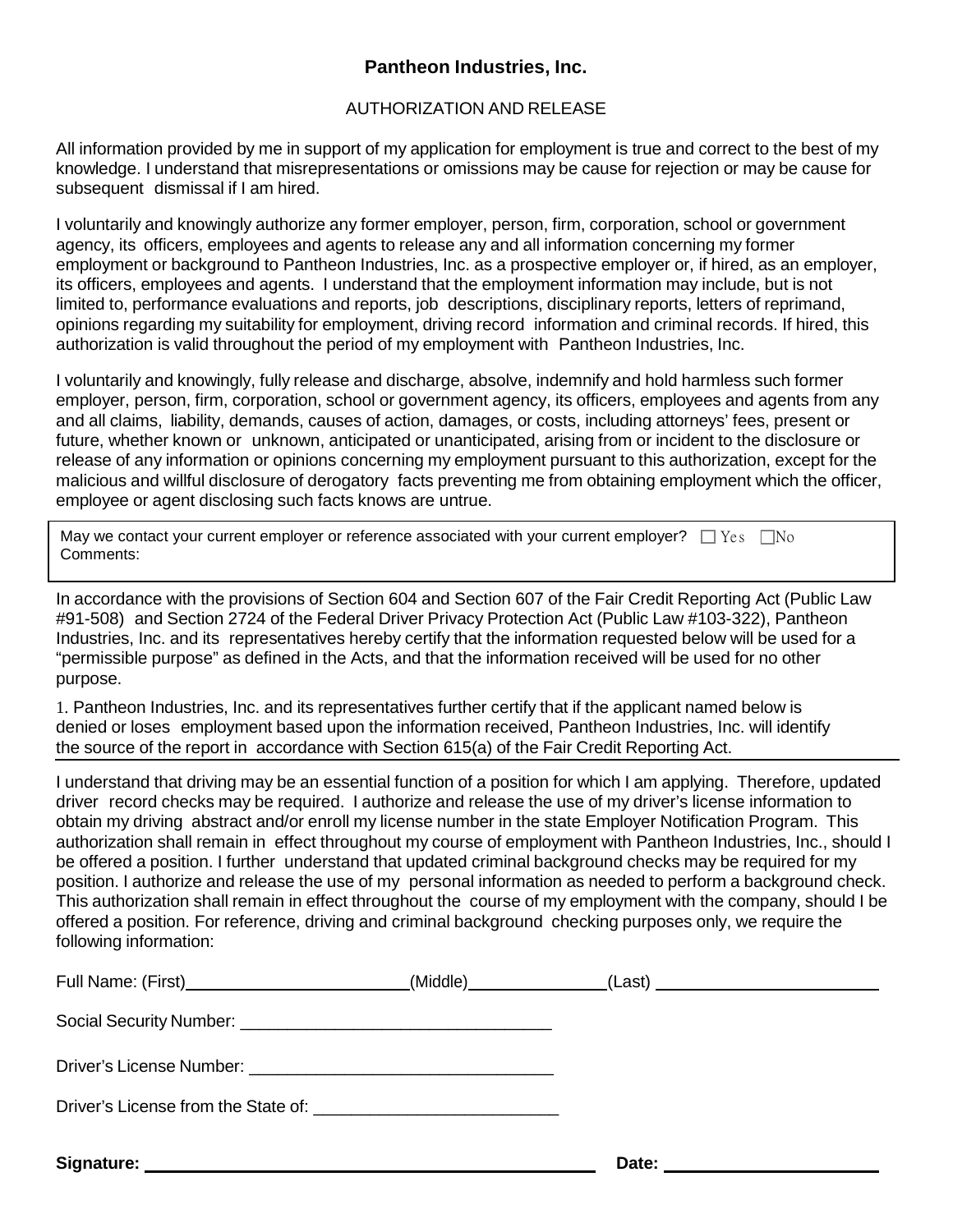

### **BACKGROUND INFORMATION DISCLOSURE**

Because of the nature of the services our company provides, we are required by the Wisconsin Department of Health and Family Services and by Wisconsin Statutes (Chapter 48, 50, 51,146) to have job applicants complete the following background information disclosure form. Also, please be advised that updated background information disclosure forms and background checks may be required throughout the course of your employment per our service agreements.

**APPLICANTS ARE CONSIDERED FOR EMPLOYMENT WITHOUT REGARD TO RACE, CREED, COLOR, NATIONAL ORIGIN, RELIGION, SEX, AGE, DISABILITY, VETERAN STATUS, MARITAL STATUS OR ANY OTHER CHARACTERISTIC PROTECTED BY STATE OR FEDERAL LAW, UNLESS SUCH IS CONSIDERED A BONA FIDE OCCUPATIONAL QUALIFICATION UNDER THE LAW.**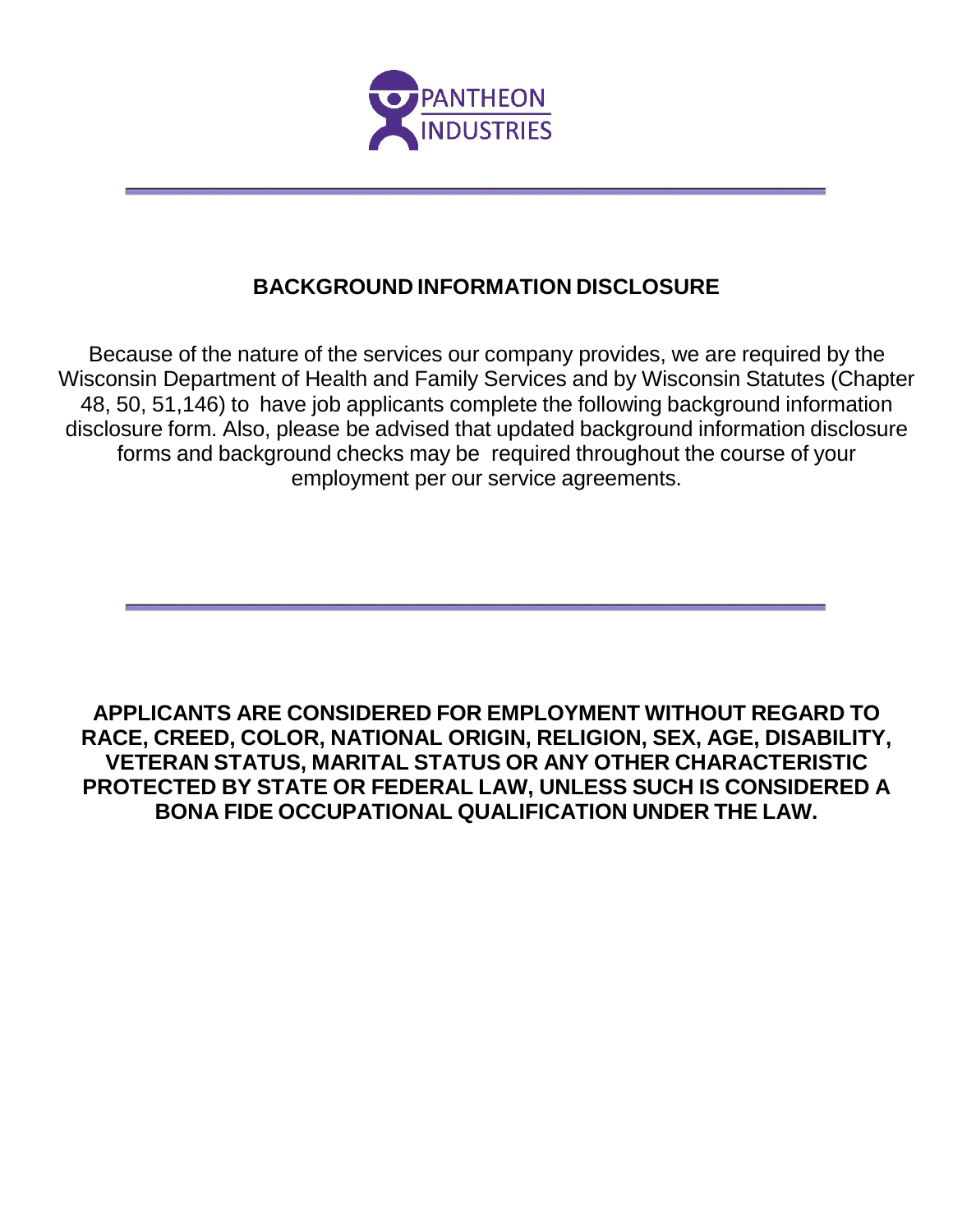### **BACKGROUND INFORMATION DISCLOSURE (BID)**

### **INSTRUCTIONS**

The Background Information Disclosure form (F-82064) gathers information as required by the Wisconsin Caregiver Background Check Law to help employers and governmental regulatory agencies make employment, contract, residency, and regulatory decisions. Complete and return the entire form and attach explanations as specified by employer or governmental regulatory agency.

### **CAREGIVER BACKGROUND CHECK LAW**

In accordance with the provisions of Chapters 48.685 and 50.065, Wis. Stats., for persons who have been convicted of certain acts, crimes, or offenses:

- 1. The Department of Health Services (DHS) may not license, certify, or register the person or entity (Note: Employers and Care Providers are referred to as "entities");
- 2. A county agency may not certify a child care or license a foster or treatment foster home;
- 3. A child placing agency may not license a foster or treatment foster home or contract with an adoptive parent applicant for a child adoption;
- 4. A school board may not contract with a licensed child care provider; and
- 5. An entity may not employ, contract with or, permit persons to reside at the entity.

A list of barred crimes and offenses requiring rehabilitation review is available from the regulatory agencies or through the Internet at http://dhs.wisconsin.gov/caregiver/StatutesINDEX.HTM.

### **THE CAREGIVER LAW COVERS THE FOLLOWING EMPLOYERS / CARE PROVIDERS (Referred to as "Entities"):**

| Programs Regulated under<br>Chapter 48, Wis. Stats.                  | Treatment Foster Care, Family Child Care Centers, Group Child Care Centers, Residential Care<br>Centers for Children and Youth, Child Placing Agencies, Day Camps for Children, Family Foster<br>Homes for Children, Group Homes for Children, Shelter Care Facilities for Children, and Certified<br>Family Child Care.                                                                                                                                                                                                                   |
|----------------------------------------------------------------------|--------------------------------------------------------------------------------------------------------------------------------------------------------------------------------------------------------------------------------------------------------------------------------------------------------------------------------------------------------------------------------------------------------------------------------------------------------------------------------------------------------------------------------------------|
| Programs Regulated under<br>Chapters 50, 51, and 146,<br>Wis. Stats. | Emergency Mental Health Service Programs, Mental Health Day Treatment Services for Children,<br>Community Mental Health, Developmental Disabilities, AODA Services, Community Support Programs,<br>Community Based Residential Facilities, 3-4 Bed Adult Family Homes, Residential Care Apartment<br>Complexes, Ambulance Service Providers, Hospitals, Rural Medical Centers, Hospices, Nursing<br>Homes, Facilities for the Developmentally Disabled, and Home Health Agencies - including those that<br>provide personal care services. |
| <b>Others</b>                                                        | Child Care Providers contracted through Local School Boards                                                                                                                                                                                                                                                                                                                                                                                                                                                                                |

### **THE CAREGIVER LAW COVERS THE FOLLOWING PERSONS:**

- Anyone employed by or contracting with a covered entity who has access to the clients served, except if the access is infrequent or sporadic and service is not directly related to care of the client.
- Anyone who is a Child Care Provider who contracts with a School Board under Wisconsin Statute 120.13 (14).
- Anyone who lives on the premises of a covered entity and is 10 years old or over, but is not a client ("nonclient resident").
- Anyone who is licensed by DHS.
- Anyone who has a foster home licensed by DHS.
- Anyone certified by DHS.
- Anyone who is a Child Care Provider certified by a county department.
- Anyone registered by DHS.
- Anyone who is a board member or corporate officer who has access to the clients served.

### **FAIR EMPLOYMENT ACT**

Wisconsin's Fair Employment Law, Chapters 111.31 - 111.395, Wis. Stats., prohibits discrimination because of a criminal record or pending charge; however, it is not discrimination to decline to hire or license a person based on the person's arrest or conviction record if the arrest or conviction is substantially related to the circumstances of the particular job or licensed activity.

### **PERSONALLY IDENTIFIABLE INFORMATION**

This information is used to obtain relevant data as required by the provisions set forth by the Wisconsin Caregiver Background Check Law. Providing your social security number is voluntary; however, your social security number is one of the unique identifiers used to prevent incorrect matches. For example, the Department of Justice uses social security numbers, names, gender, race, and date of birth to prevent incorrect matches of persons with criminal convictions. The Department of Health Services' Caregiver Misconduct Registry uses social security numbers as one identifier to prevent incorrect matches of persons with findings of abuse or neglect of a client or misappropriation of a client's property.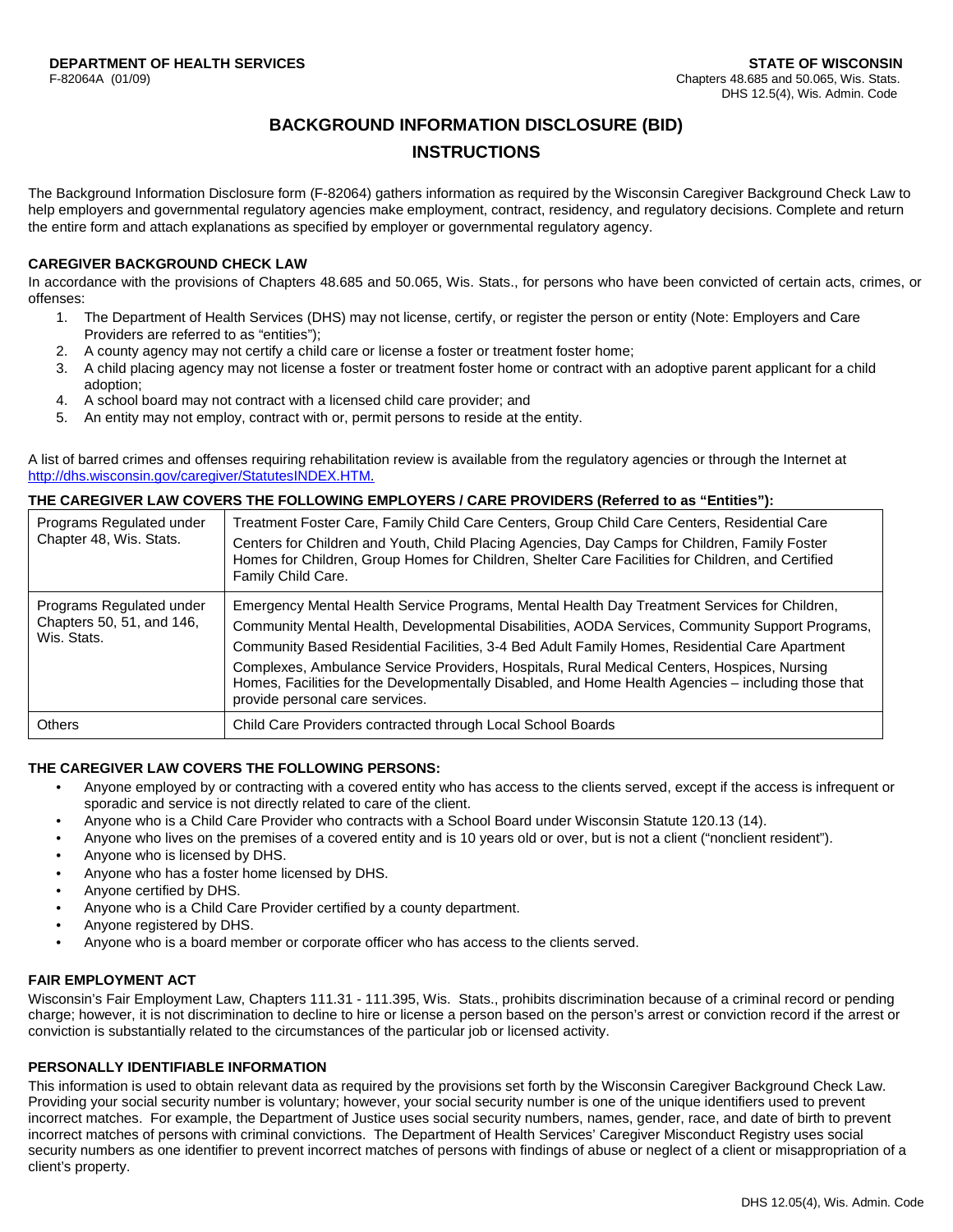### **BACKGROUND INFORMATION DISCLOSURE (BID)**

Completion of this form is required under the provisions of Chapters 48.685 and 50.065, Wis. Stats. Failure to comply may result in a denial or revocation of your license, certification, or registration; or denial or termination of your employment or contract. Refer to the instructions (F-82064A) on page 1 for additional information. Providing your social security number is voluntary; however, your social security number is one of the unique identifiers used to prevent incorrect matches.

#### **PLEASE PRINT YOUR ANSWERS.**

### **Check the box that applies to you.**

 $\Box$  Employee / Contractor (including new applicant)  $\Box$  Household member / lives on premises - but not a client

- $\Box$  Applicant for a license or certification or registration (including  $\Box$  Other Specify: continuation or renewal)
	-
- **NOTE:** If you are an owner, operator, board member, or non-client resident of a Division of Quality Assurance (DQA) regulated facility, complete the BID, F-82064, and the Appendix, F-82069, and submit both forms to the address noted in the Appendix instructions.

| Name $-$ (First and Middle)                                          | Name - (Last) | Position Title (Complete only if you are a prospective employee<br>or contractor, or a current employee or contractor.) |                   |                           |      |
|----------------------------------------------------------------------|---------------|-------------------------------------------------------------------------------------------------------------------------|-------------------|---------------------------|------|
| Any Other Names By Which You Have Been Known (Including Maiden Name) |               |                                                                                                                         | <b>Birth Date</b> | Gender (M / F)            | Race |
| Address Street, City, State, ZIP Code                                |               |                                                                                                                         |                   | Social Security Number(s) |      |

Business Name and Address - Employer or Care Provider (Entity)

|    | SECTION A - ACTS, CRIMES, AND OFFENSES THAT MAY ACT AS A BAR OR RESTRICTION                                                                                                                                                                                                                                                                                                                                                                                                                                                                                                                               | <b>YES</b> | <b>NO</b> |
|----|-----------------------------------------------------------------------------------------------------------------------------------------------------------------------------------------------------------------------------------------------------------------------------------------------------------------------------------------------------------------------------------------------------------------------------------------------------------------------------------------------------------------------------------------------------------------------------------------------------------|------------|-----------|
|    | Do you have any criminal charges pending against you or were you ever convicted of any crime anywhere, including in<br>federal, state, local, military and tribal courts?<br>If Yes, list each crime, when it occurred or the date of the conviction, and the city and state where the court is<br>➤<br>located. You may be asked to supply additional information including a certified copy of the judgement of<br>conviction, a copy of the criminal complaint, or any other relevant court or police documents.                                                                                       |            |           |
| 2. | Were you ever found to be (adjudicated) delinguent by a court of law on or after your 10 <sup>th</sup> birthday for a crime or<br>offense? (NOTE: A response to this question is only required for group and family day care centers for children and<br>day camps for children.)<br>$\triangleright$ If Yes, list each crime, when and where it happened, and the location of the court (city and state). You may be<br>asked to supply additional information including a certified copy of the delinquency petition, the delinquency<br>adjudication, or any other relevant court or police documents. |            |           |
| 3. | Has any government or regulatory agency (other than the police) ever found that you committed child abuse or<br>neglect? A response is required if the box below is checked:<br>(Only employers and regulatory agencies entitled to obtain this information per sec. 48.981(7) are authorized<br>➤<br>to, and should, check this box.)<br>➤<br>If Yes, explain, including when and where it happened.                                                                                                                                                                                                     |            |           |
|    | 4. Has any government or regulatory agency (other than the police) ever found that you abused or neglected any person or<br>client?<br>➤<br>If Yes, explain, including when and where it happened.                                                                                                                                                                                                                                                                                                                                                                                                        |            |           |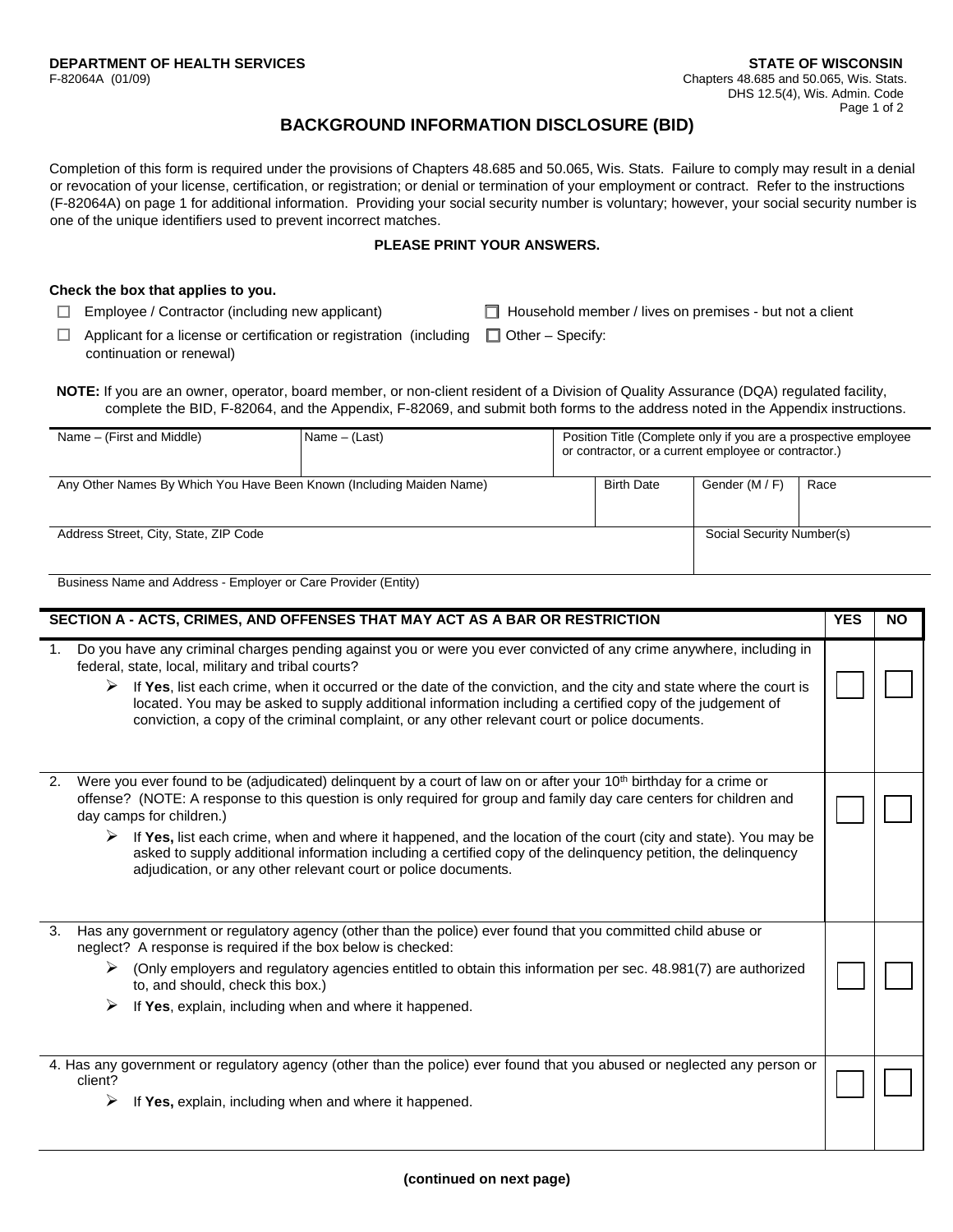|    | <b>SECTION A (continued)</b>                                                                                                                                                                                                                                                                                                           | <b>YES</b> | <b>NO</b> |
|----|----------------------------------------------------------------------------------------------------------------------------------------------------------------------------------------------------------------------------------------------------------------------------------------------------------------------------------------|------------|-----------|
| 5. | Has any government or regulatory agency (other than the police) ever found that you misappropriated (improperly took<br>or used) the property of a person or client?<br>$\triangleright$ If Yes, explain, including when and where it happened.                                                                                        |            |           |
| 6. | Has any government or regulatory agency (other than the police) ever found that you abused an elderly person?<br>If Yes, explain, including when and where it happened.<br>➤                                                                                                                                                           |            |           |
|    | 7. Do you have a government issued credential that is not current or is limited so as to restrict you from providing care to<br>clients?<br>$\triangleright$ If Yes, explain, including credential name, limitations or restrictions, and time period.                                                                                 |            |           |
|    | <b>SECTION B - OTHER REQUIRED INFORMATION</b>                                                                                                                                                                                                                                                                                          | <b>YES</b> | <b>NO</b> |
| 1. | Has any government or regulatory agency ever limited, denied, or revoked your license, certification, or registration to<br>provide care, treatment, or educational services?<br>If Yes, explain, including when and where it happened.<br>➤                                                                                           |            |           |
| 2. | Has any government or regulatory agency ever denied you permission or restricted your ability to live on the premises<br>of a care providing facility?<br>$\triangleright$ If Yes, explain, including when and where it happened and the reason.                                                                                       |            |           |
| 3. | Have you been discharged from a branch of the US Armed Forces, including any reserve component?<br>$\triangleright$ If yes, indicate the year of discharge:<br>Attach a copy of your DD214 if you were discharged within the last 3 years.                                                                                             |            |           |
| 4. | Have you resided outside of Wisconsin in the last 3 years?<br>If Yes, list each state and the dates you lived there.<br>➤                                                                                                                                                                                                              |            |           |
| 5. | Have you had a caregiver background check done within the last 4 years?<br>If Yes, list the date of each check, and the name, address, and phone number of the person, facility, or<br>government agency that conducted each check.                                                                                                    |            |           |
|    | 6. Have you ever requested a rehabilitation review with the Wisconsin Department of Health Services, a county<br>department, a private child placing agency, school board, or DHS designated tribe?<br>$\triangleright$ If Yes, list the review date and the review result. You may be asked to provide a copy of the review decision. |            |           |

**A "NO" answer to all questions does not guarantee employment, residency, a contract, or regulatory approval.**

I understand, under penalty of law that the information provided above is truthful and accurate to the best of my knowledge and that knowingly providing false information or omitting information may result in a forfeiture of up to \$1,000.00 and other sanctions as provided in DHS 12.05 (4), Wis. Adm. Code.

**SIGNATURE** Date Signed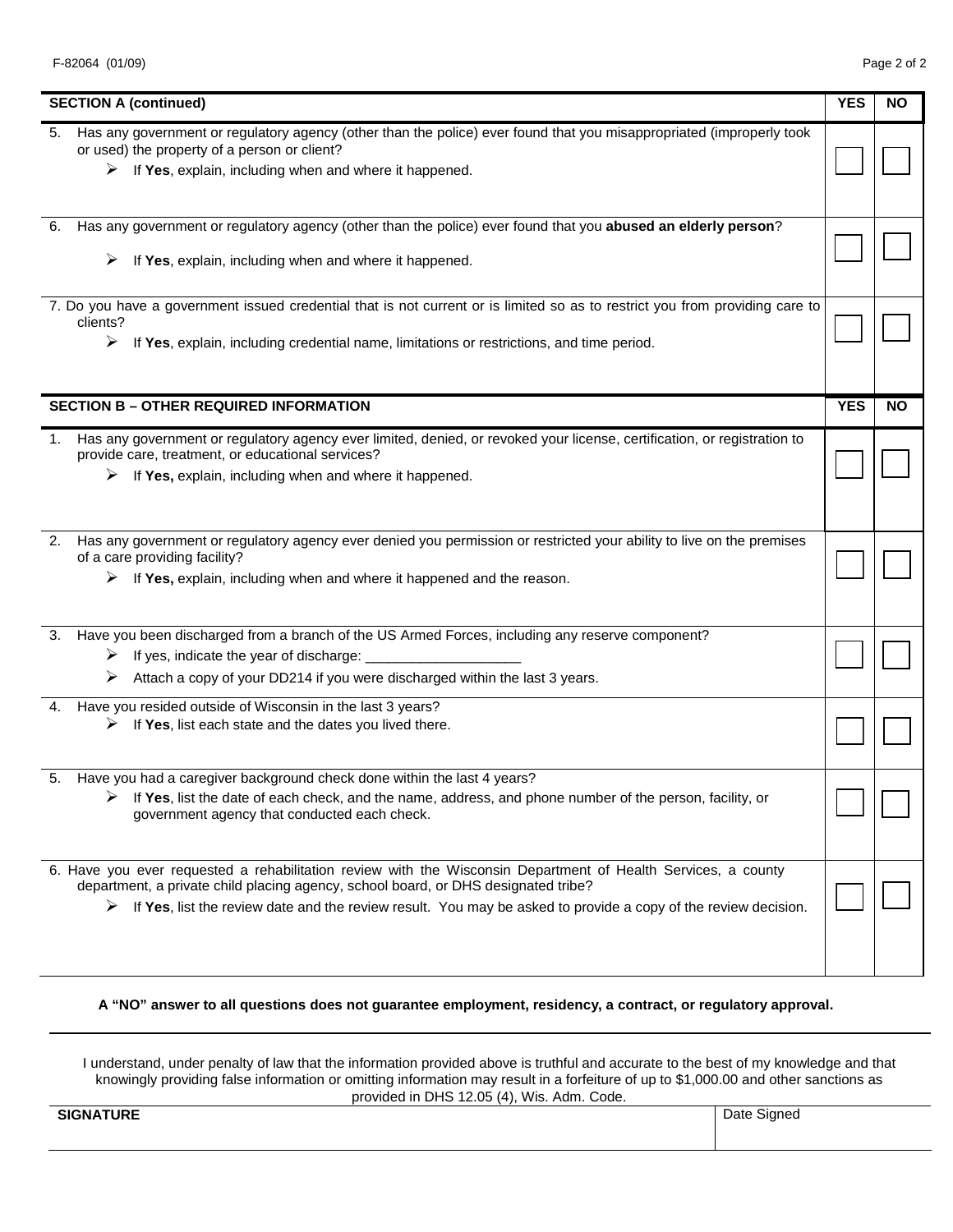

## **AFFIRMATIVE ACTION FORM**

Please note that the affirmative action form on the next page is a voluntary form. If you wish to complete the form, please do so and then remove the document from the application.

Please place it in the envelope provided before submitting your application.

Thank you.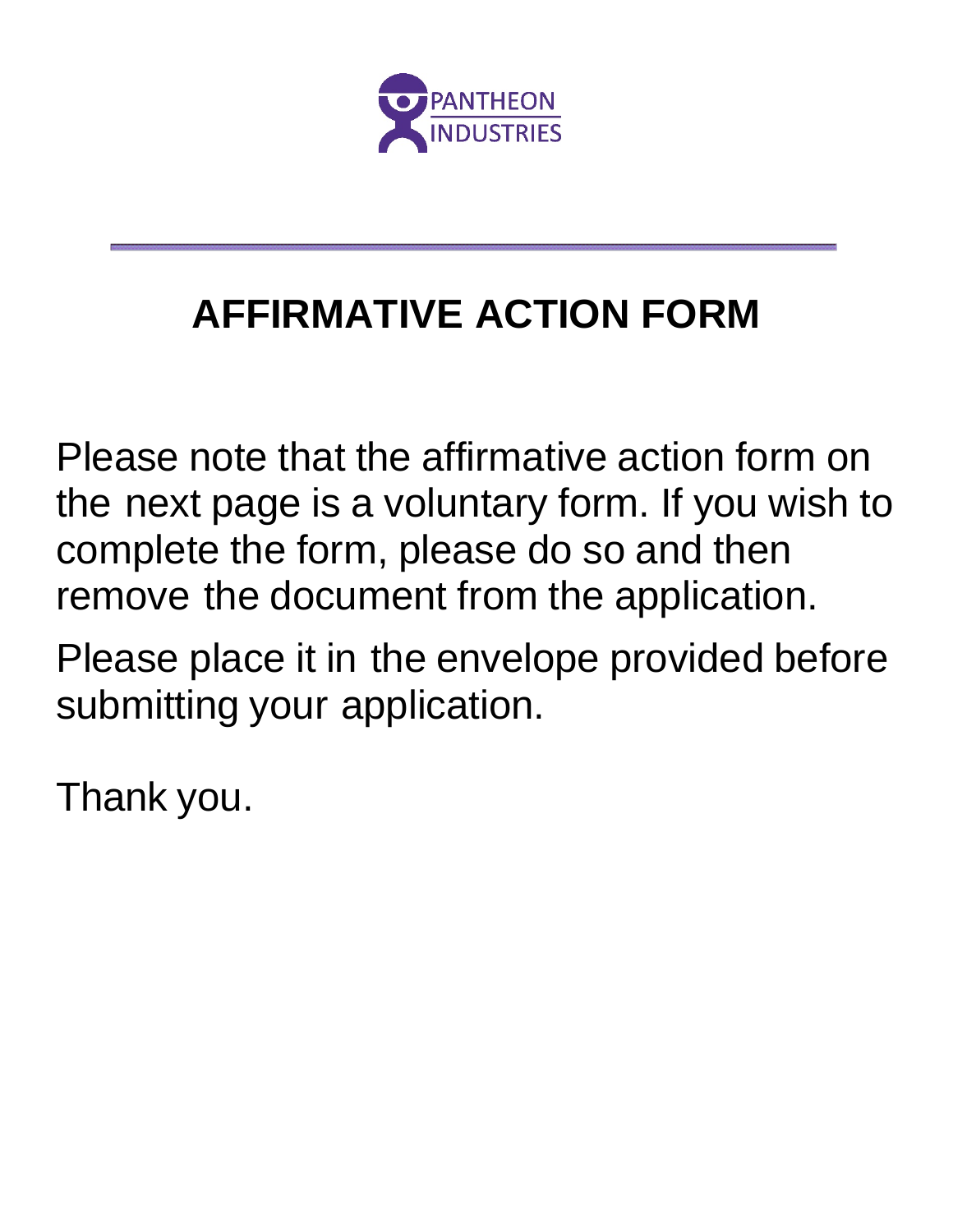### *InvitationtoIdentifyforAffirmativeAction*

Our organization is an equal opportunity/affirmative action employer and does not discriminate in hiring or employment on the basis of race, creed, color, religion, sex, national origin, age, disability, marital status, veteran status, sexual preference or any other status prohibited by federal, state or local law. No question on this form is intended to secure information to be used for such discrimination.

Our organization is subject to certain governmental recordkeeping and reporting requirements for the administration of civil rights laws and regulations. In order to comply with these laws, we invite you to voluntarily self-identify your race/ethnicity. Submission of this information is voluntary and refusal to provide it will not subject you to any adverse treatment. The information will be kept confidential and will only be used in accordance with applicable laws, executive orders and regulations, including those that require the information to be summarized and reported to the federal government for civil rights enforcement. When reported, data will not identify any specific individual.

| Date:                                                                                                                          | <u> 1980 - Johann Barn, mars an t-Amerikaansk kommunister (</u> |                                    |               |                                                                                                                                                                                                                                                                                                                                                                                                                                                                                                       |                   |
|--------------------------------------------------------------------------------------------------------------------------------|-----------------------------------------------------------------|------------------------------------|---------------|-------------------------------------------------------------------------------------------------------------------------------------------------------------------------------------------------------------------------------------------------------------------------------------------------------------------------------------------------------------------------------------------------------------------------------------------------------------------------------------------------------|-------------------|
| Position Applied For:                                                                                                          |                                                                 |                                    |               |                                                                                                                                                                                                                                                                                                                                                                                                                                                                                                       |                   |
| REFERRAL SOURCE: CAdvertisement (source_                                                                                       |                                                                 |                                    |               |                                                                                                                                                                                                                                                                                                                                                                                                                                                                                                       |                   |
|                                                                                                                                |                                                                 |                                    |               | □Employee Referral (Name of person who referred you: ___________________________                                                                                                                                                                                                                                                                                                                                                                                                                      |                   |
|                                                                                                                                | ⊟Employment/Temp Agency                                         |                                    |               | □Government Agency                                                                                                                                                                                                                                                                                                                                                                                                                                                                                    |                   |
|                                                                                                                                | □School/College                                                 |                                    |               | □State Job Service                                                                                                                                                                                                                                                                                                                                                                                                                                                                                    | $\square$ Walk-In |
| <b>WHAT IS YOUR GENDER:</b>                                                                                                    |                                                                 | $\square$ Male                     | $\Box$ Female |                                                                                                                                                                                                                                                                                                                                                                                                                                                                                                       |                   |
| <b>ARE YOU HISPANIC OR LATINO:</b>                                                                                             |                                                                 | $\Box Y$ es                        | $\square$ No  |                                                                                                                                                                                                                                                                                                                                                                                                                                                                                                       |                   |
|                                                                                                                                |                                                                 | (See Back of Form for Definitions) |               | IF YOUR ANSWER TO THE QUESTION ABOVE IS NO, PLEASE IDENTIFY YOUR RACE:                                                                                                                                                                                                                                                                                                                                                                                                                                |                   |
| $\Box$ White<br>$\Box$ Asian<br>□ Native Hawaiian or Other Pacific Islander                                                    |                                                                 | $\Box$ Black/African American      |               | □ American Indian or Alaskan Native<br>□ Two or More Races (Please Indicate): <u>□ National</u>                                                                                                                                                                                                                                                                                                                                                                                                       |                   |
| held in confidence and will not be used in a manner inconsistent with the Acts.                                                |                                                                 |                                    |               | Government Contractors/Subcontractors subject to the Vietnam Era Veterans Readjustment Act of 1974 and the<br>Rehabilitation Act of 1973 are required to take affirmative action to employ and advance in employment other eligible<br>veterans (including Vietnam Era veterans), qualified special disabled veterans and disabled individuals. Submission of this<br>information is voluntary; refusal to provide it will not subject you to any adverse treatment. The information provided will be |                   |
|                                                                                                                                |                                                                 |                                    |               | PLEASE CHECK ANY OF THE FOLLOWING IF APPLICABLE (See Back of Form for Definitions):                                                                                                                                                                                                                                                                                                                                                                                                                   |                   |
| $\Box$ Newly Separated Veteran<br>$\Box$ Veteran of the Vietnam Era<br>□ Special Disabled Veteran<br>□ Other Protected Veteran |                                                                 |                                    |               |                                                                                                                                                                                                                                                                                                                                                                                                                                                                                                       |                   |
|                                                                                                                                |                                                                 |                                    |               |                                                                                                                                                                                                                                                                                                                                                                                                                                                                                                       |                   |

If you are an individual with a disability or a disabled veteran, we ask that you inform us of any reasonable accommodation(s) you feel you may need in order to perform the essential functions of the job for which you have applied.